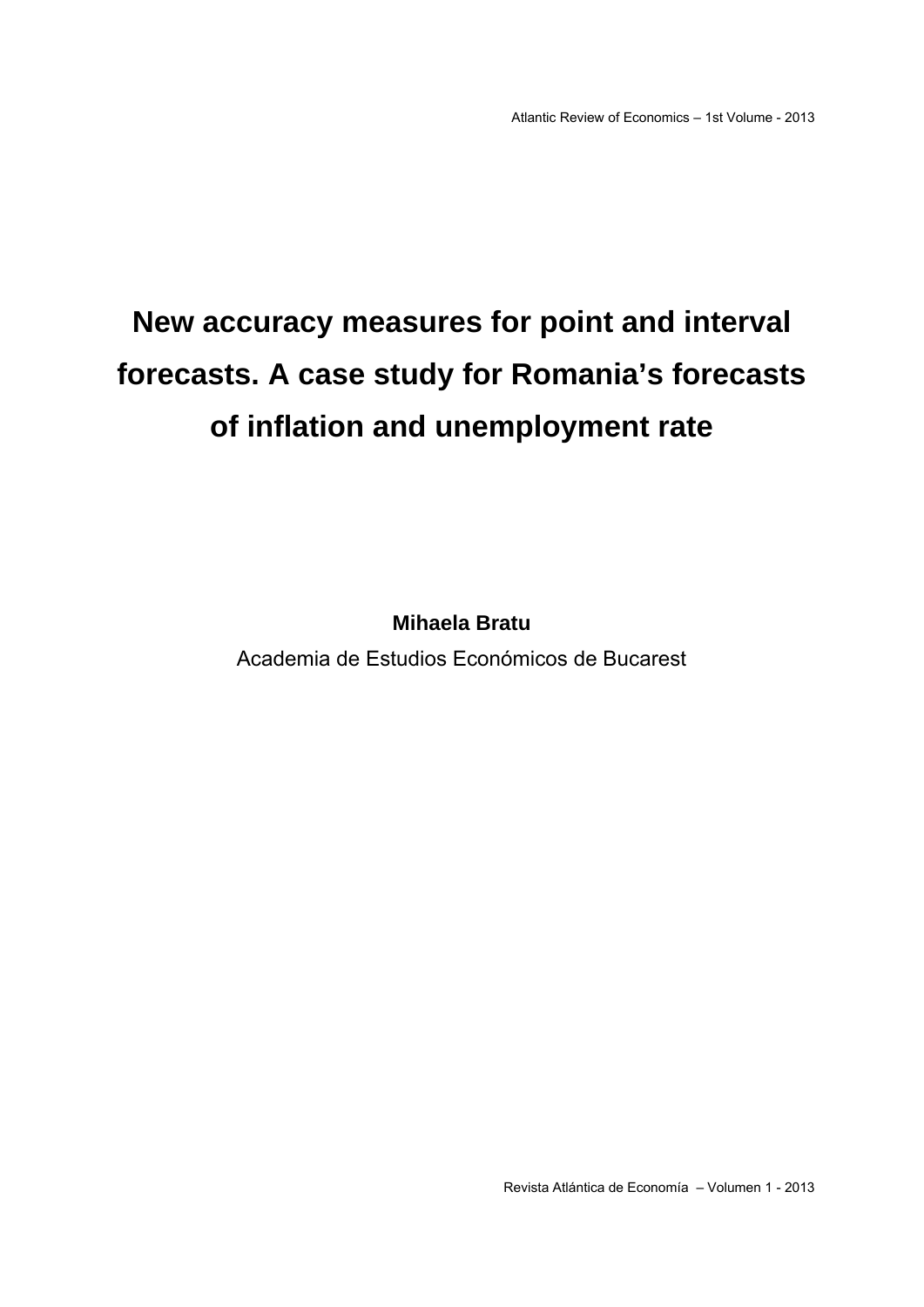#### **Abstract**

The objective of this research is to introduce in literature new measures of accuracy for point forecasts (radical of order n of the mean of squared errors, mean for the difference between each predicted value and the mean of the effective values, ratio of radicals of sum of squared errors (RRSSE), the last one being used for forecasts comparisons), different versions of U2 Theil's statistic) and for forecast intervals (number of intervals including the realization, difference between the realization and the lower limit, the upper one, respectively the interval centre). Some classical measures of predictions accuracy were assessed for the inflation and unemployment rate forecasts provided for Romania by Institute for Economic Forecasting (IEF) and National Commission of Prognosis (NCP) on the horizon 2010-2012. Excepting the best forecast, the hierarchy of predictions provided by the classical indicators and by the new ones are different. A novelty in literature is also brought by the methods of building the forecasts intervals. The classical interval based on the root mean squared error method was adapted to the small sample of forecasts. The intervals based on the standard deviation and those constructed using bootstrap technique and bias-corrected-accelerated (BCA) bootstrap method are proposed as an original way in this field.

#### **Resumen**

El objetivo de esta investigación es presentar nuevas medidas de precisión para establecer predicciones (radical de orden n del error cuadrático medio, la diferencia media, la media de la diferencia en la predicción de cada valor y la media de los valores efectivos, así como el ratio de radicales de la suma de errores al cuadrado, es decir, RRRSSE por sus siglas en inglés, para las comparaciones predictivas), diferentes versiones del índice de Theil U2) y para los intervalos de predicciones (número de intervalos incluyendo la realización, la diferencia entre la realización y el límite mínimo y máximo respectivamente del centro del intervalo). Evaluamos algunas de las medidas clásicas utilizadas en la precisión de las predicciones de inflación y desempleo en Rumanía, que fueron proporcionadas tanto por el Instituto de Predicciones Económicas (IEF, por sus siglas en inglés) como por la Comisión Nacional de Prognosis (NCP) para el período 2010-2012. Exceptuando las mejores predicciones, la jerarquía de predicciones proporcionada por los indicadores clásicos y modernos es diferente. Como novedad, cabe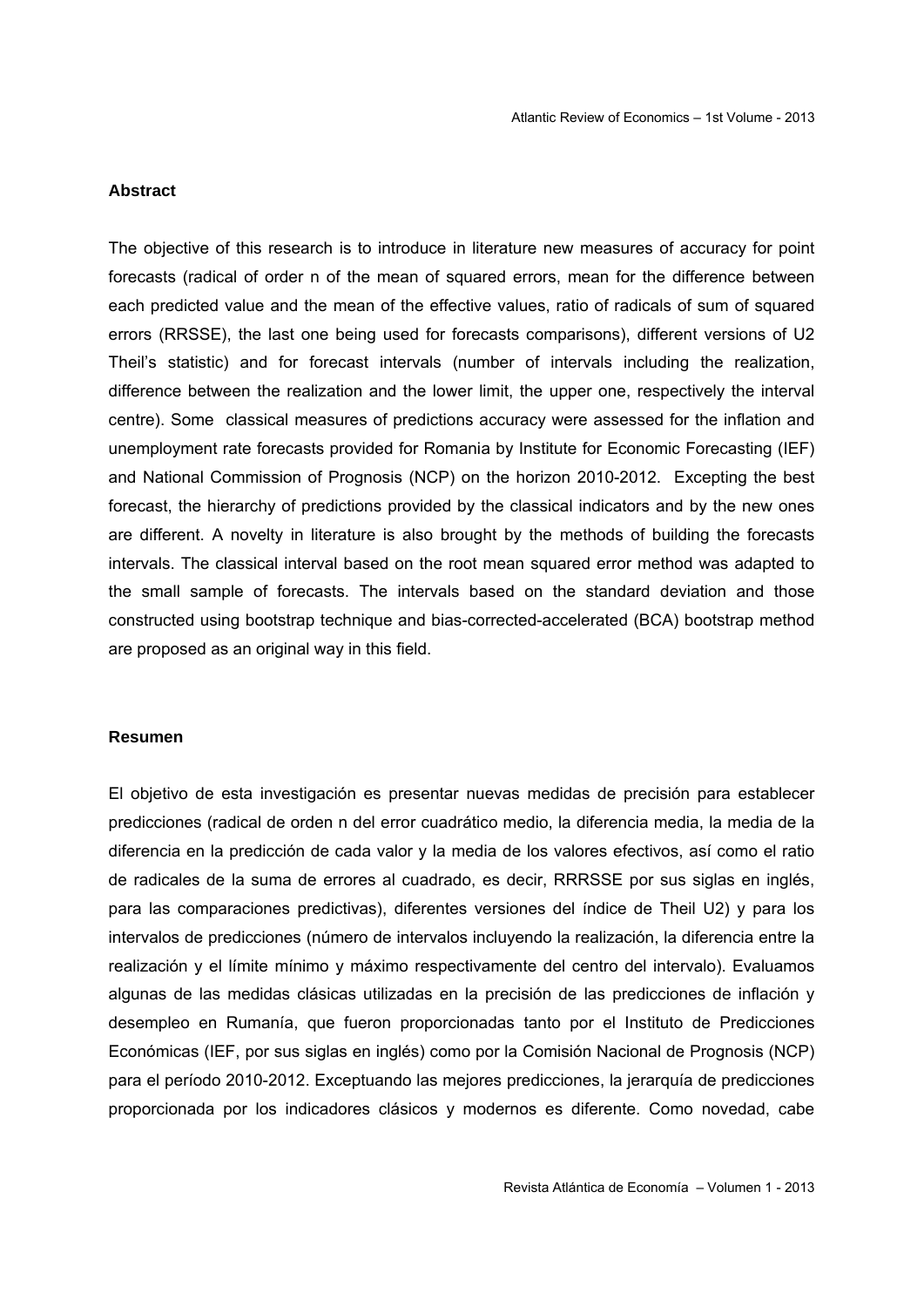apuntar la utilización de nuevos métodos de estimación por intervalos. Al intervalo clásico basado en el método de la raíz cuadrada del error cuadrático medio, se añaden los intervalos basados en la desviación típica y aquellos intervalos estimados con el método bootstrap de sesgo corregido y acelerado (BCA por sus siglas en inglés).

*Key-words:* forecasts, accuracy, U Theil's statistic, forecast intervals

*JEL classification:* C12, C14, C180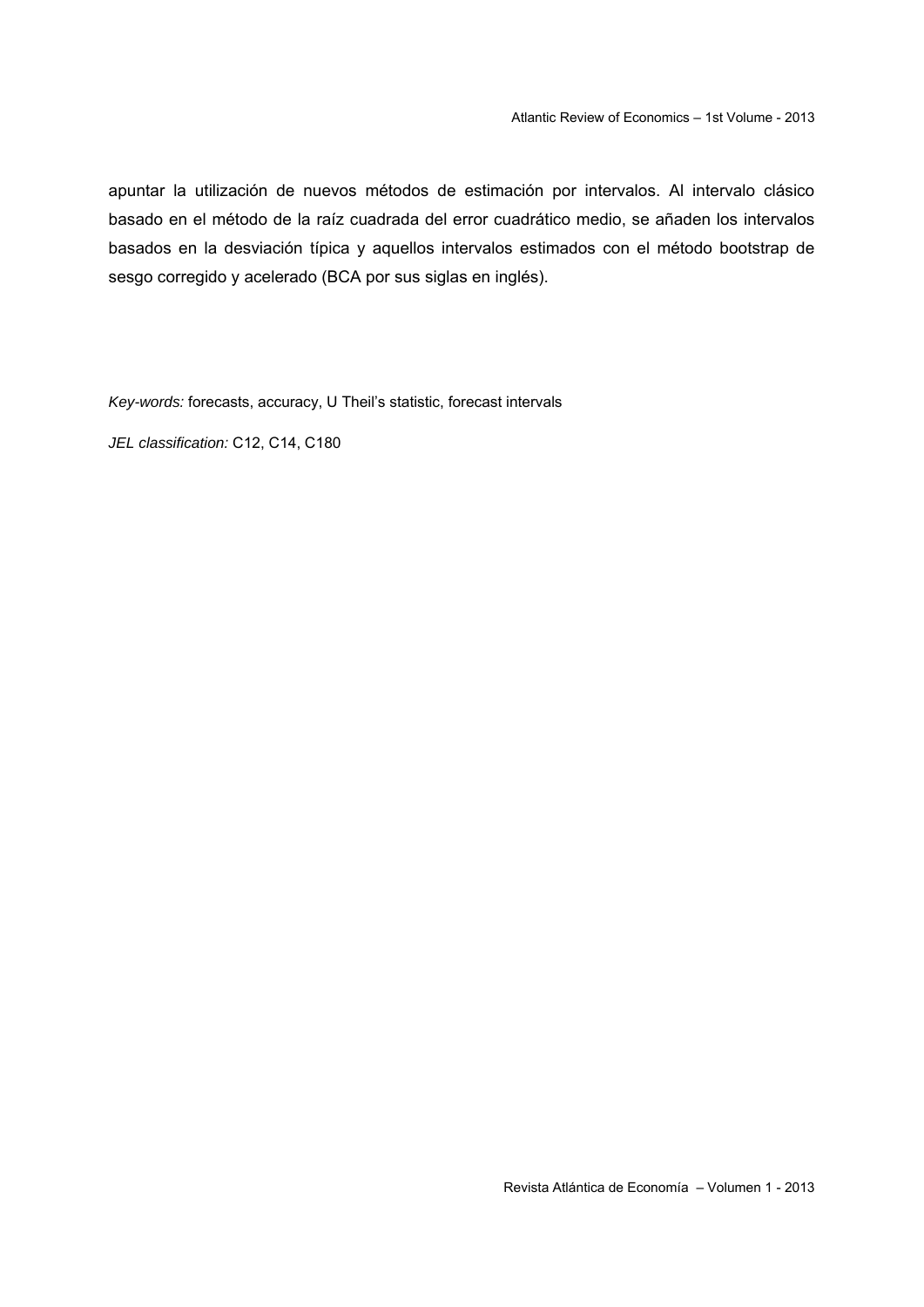#### **1. Introduction**

 In this study new accuracy measures were proposed to assess the forecasts of inflation and unemployment rate provided by two specialized institutions from Romania: Institute for Economic Forecasting (IEF) and National Commission of Prognosis (NCP). Our contributions consist of: the proposal of some indicators to assess the point forecasts accuracy, the computing of modified versions of U2 Theil's statistic and the proposal of measures of accuracy for interval forecasts, the last contribution bringing a perspective that have not been taken in consideration in literature till now.

The results provided by these new ways of evaluating the predictions' accuracy by comparisons are different from those based on classical measures of accuracy. Only the best forecast is indicated by the usual measures of accuracy and also by our proposed indicators. Actually, our objective is to analyse the problem of accuracy from more points of view.

The actual tendency in literature is to compare the alternative macroeconomic predictions provided for the same variable by different institutions like IMF, SPF (Survey of Professional Forecasters), OECD or European Commission. It is seldom omitted the comparison with official governmental expectations.

Abreu (2011) was interested to make comparisons between macroeconomic predictions provided by institutions like Consensus Economics, The Economist, OECD, IMF and European Commission.

Bratu (2012) assessed the accuracy of some macroeconomic forecasts for Romania, the expectations being provided by the National Commission of Prognosis and the Institute of Economic Forecasting. The first institution predictions for some variables (inflation, unemployment, GDP deflator, export rate and exchange rate) on the horizon 2004-2011 are better than those of the second institution.

Novotny and Rakova (2012) made comparisons between forecasts using a regression. The accuracy of Consensus for the Czech Republic predictions on the horizon 1994-2009 was evaluated, observing a lower error from a period to another.

Genrea, Kenny, Meylera and Timmermann (2013) made forecasts combinations starting from SPF predictions for ECB and using performance-based weighting, trimmed averages, principal components analysis, Bayesian shrinkage, least squares estimates of optimal weights. Only for the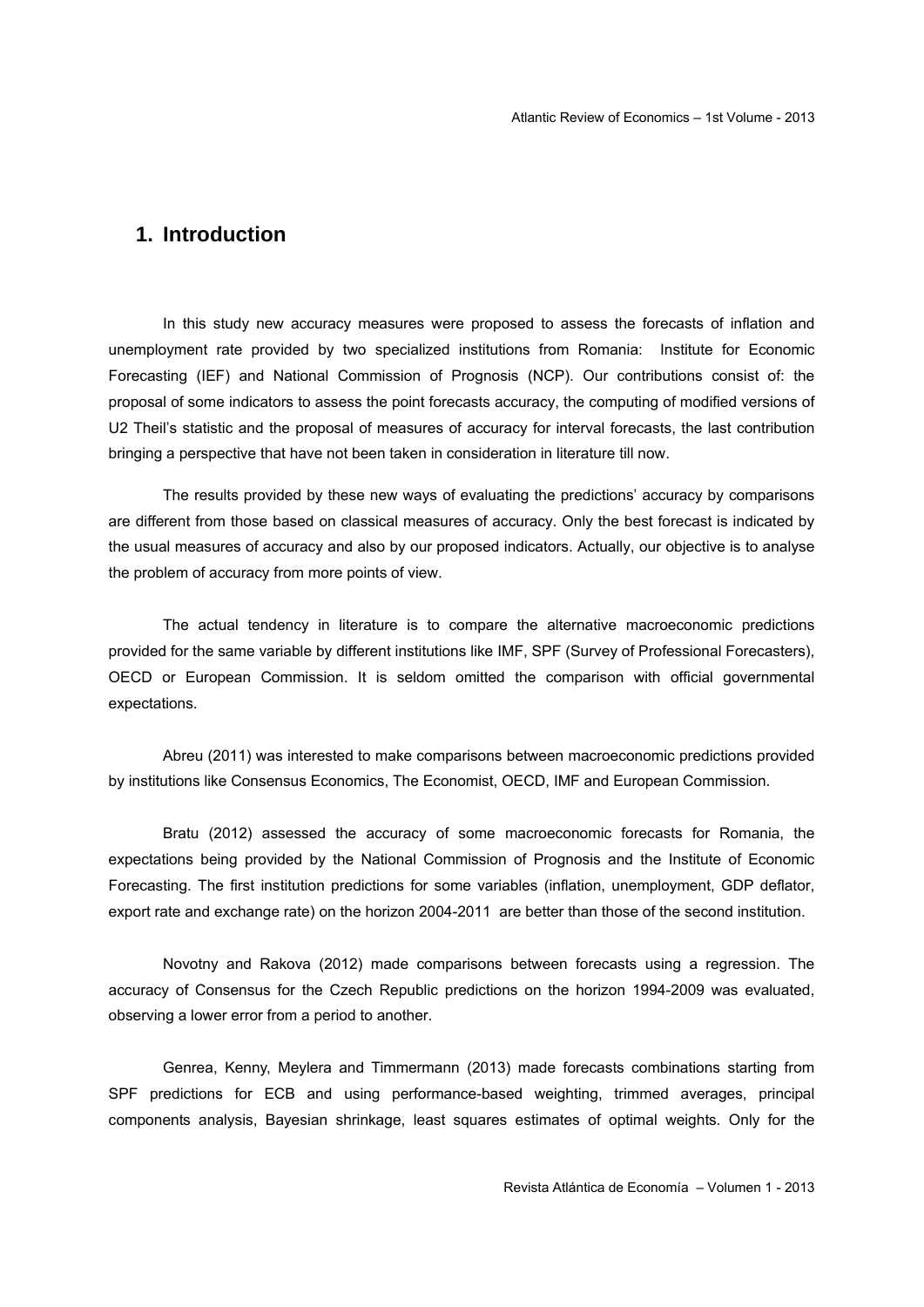inflation rate there was a strong evidence of improving the forecasts accuracy with respect to the equally weighted average prediction.

The non-parametric procedure was also used in recent papers to assess the forecasts accuracy. Jinghui He and Bing Xu (2012) Made forecasts for China textile price index (TPI) using two types of regression models: parametric regression and nonparametric path design, getting a higher accuracy for the predictions based on nonparametric model.

Guégan, Ferrara and Rakotomarolahy (2010) used the semi-parametric models to predict the GDP growth rate, obtaining robust now-casts and predictions.

Fujiwara and Koga (2004) started from a VAR model and constructed a frequency distribution to take into account the uncertainty determined by two elements: the model uncertainty and the forecast uncertainty.

Yang (2010) concluded that for nonlinear relationships a seasonal additive and nonlinear model performs better in terms of forecasts than a period vector autoregressive model. Moreover, the interactions between different univariate sets of data are identified.

If  $X$  is the predicted quantitative variable, the error of forecast is computed as the difference between the registered and the predicted value:  $\mathbf{e}_X$ .

#### **2. New measures of accuracy**

 The prediction error is computed as the difference between the effective value and the forecasted one of a variable X and it is denoted by  $g_X$ . For the number of forecasts on the horizon it is used the notation "n". The most frequently used statistical measures for assessing the forecasts accuracy, according to Fildes and Steckler (2000), are: Root Mean Squared Error (RMSE) :  $RMSE = \sqrt{\frac{1}{n}\sum_{j=1}^{n}}$ *j*  $\frac{1}{n}\sum_{i=1}^{n}e_{X}^{2}$ *RMSE* 1  $\frac{1}{2} \sum_{i=1}^{n} e_{x}^{2}$ ,

Mean error (ME) : $ME = \frac{1}{n} \sum_{j=1}^{n}$ *j*  $\frac{1}{n}\sum_{i=1}^{n}e_{X}$ *ME* 1  $\frac{1}{n}\sum_{j=1}^{n}e_{X}$  and Mean absolute error (MAE) :  $MAE = \frac{1}{n}\sum_{j=1}^{n}$ *j*  $\frac{1}{n}\sum_{i=1}^n\left|e_{x_i}\right|$ *MAE* 1  $\frac{1}{2}\sum_{1}^{n}$   $\mid e_{X} \mid$  . RMSE is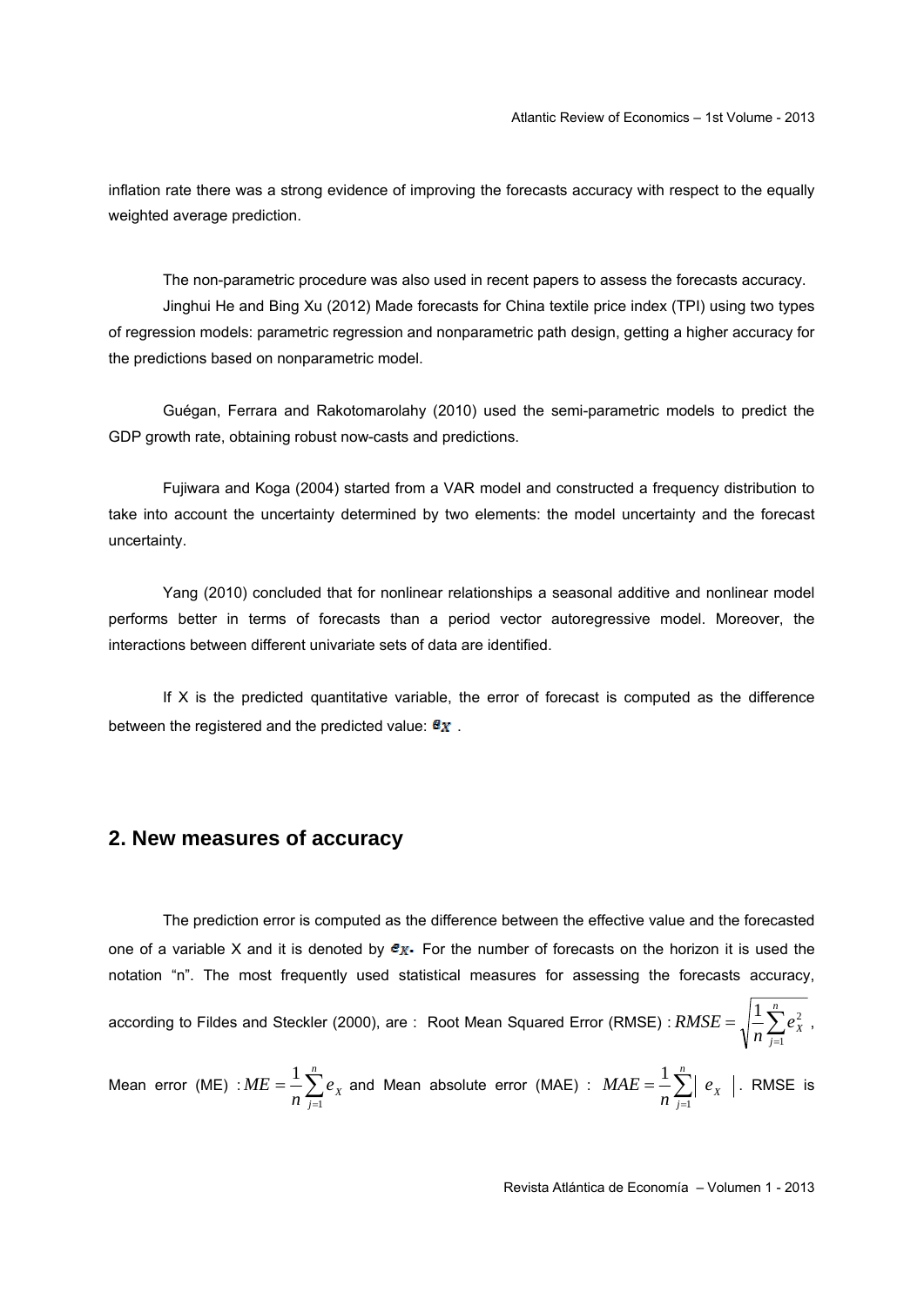influenced by outliers. These absolute measures depend on the unit of measurement, this disadvantage being eliminated unless if the indicators are expressed as percentage.

U Theil's statistic, used in making comparisons between predictions, can be used in two variants, presented also by the Australian Treasury.

The next notations are used:

a- actual/registered value of the analyzed variable

p- value for the predicted variable

t- time

e- error (difference between actual value and the forecasted one)

n- number of periods

U1 takes value between 0 and 1, a closer value to zero indicating a better accuracy for that prediction. If there are alternative forecasts for the same variable, the one with the lowest value of U1 is the most accurate.

$$
U_1 = \frac{\sqrt{\sum_{t=1}^{n} [a_t - p_t]^2}}{\sqrt{\sum_{t=1}^{n} a_t^2} + \sqrt{\sum_{t=1}^{n} p_t^2}}
$$

U2 is used to make comparisons between the chosen forecast and the naïve prediction. A naïve forecast

is the want based on a random walk process. This means that the forecasted value is the one registered

in the previous period. If U2 is less than 1, the forecast to compare is more accurate than the naïve one,

while a value greater than 1 for U2 implies a better naïve prediction. There are not differences in terms of

accuracy between the chosen forecast and the naïve one if U1 is 1.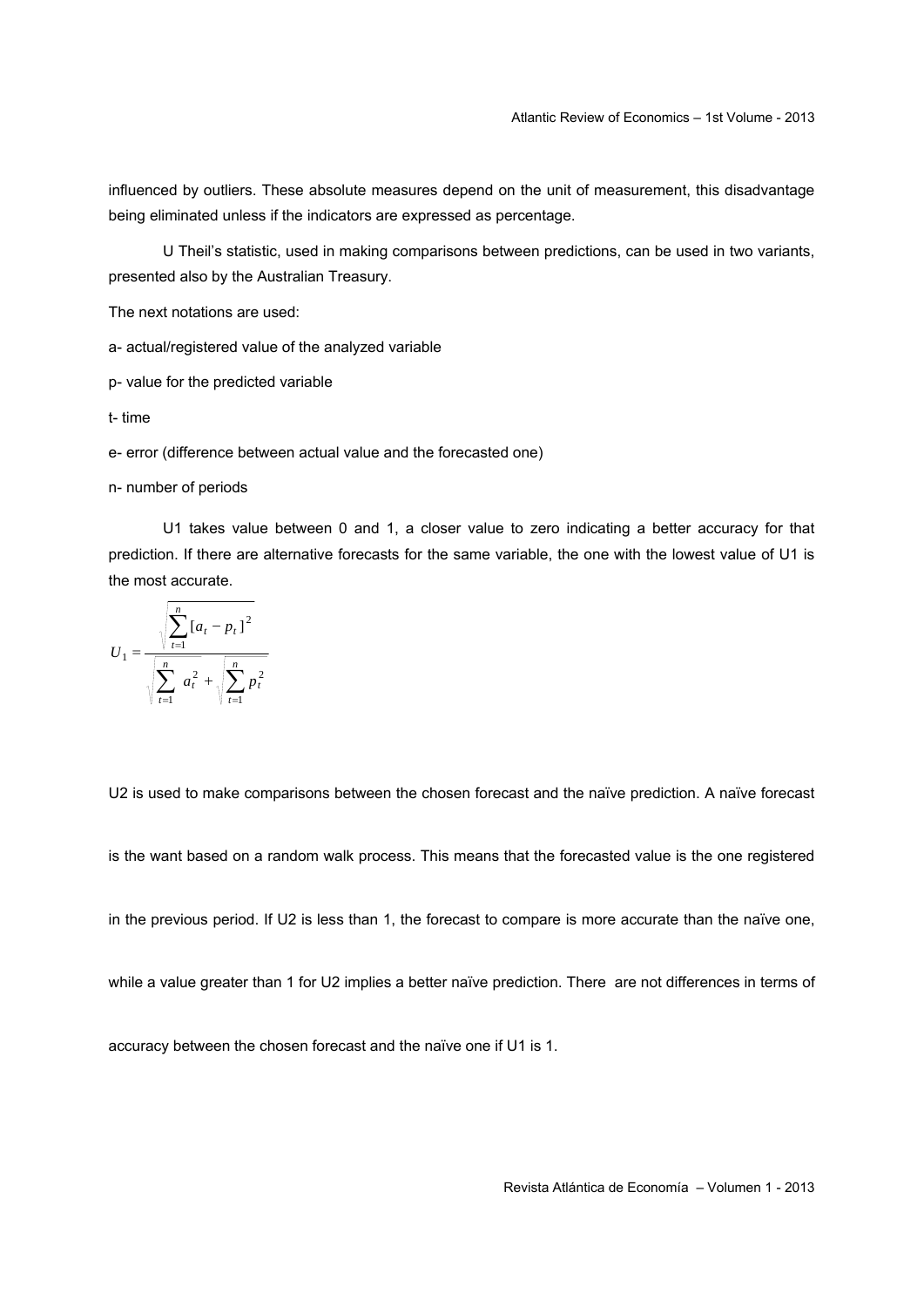# $U_2 = \sqrt{\sum_{i=1}^{n-1} [\boxtimes \text{ MBED Equation}, 3 \text{ B0B}]^2}$

We propose the introduction of new measures of accuracy:

- Radical of order n of the mean of squared errors:  $\mathit{RnMSE} = \sqrt[n]{\frac{1}{n}\sum_{j=1}^{n}}$ *j*  $\left| \int_{0}^{n} \right| \frac{1}{x} \sum e_{X}^{2}$ *n RnMSE* 1  $1 \sum_{n=2}^n$ 

Actually this indicator comes to correct the too large weight assigned to RMSE for large errors. Therefore, RnMSE is a better measure of forecasts error than the classical RMSE. If two predictions have the same mean absolute error, the RMSE will penalize the one for which the individual errors are higher. If mean squared error (MSE) is used, the unit of measurement has not economic significance.

- The mean for the difference between each predicted value and the mean of the effective values on the forecasting horizon:  $d^{\dagger} = \text{Im} \tan(p \mathbf{1} \mathbf{1} t - a^{\dagger})$ .
- $\frac{\sqrt[n]{\sum_{t=1}^{n} \text{Re}_{t}^{2}}}{\sqrt{\sum_{t=2}^{n} (X_{t} X_{t-1})^{2}}}$  ratio of radicals of sum of squared errors (RRSSE)= forecast with the naïve one. The interpretation of this indicator is similar to U1, more closer being to zero, more accurate being the forecast.

#### **3. The accuracy evaluation for point forecasts**

The new accuracy measures are computed for the inflation and unemployment rate provided by Institute for Economic Forecasting (IEF) and National Commission of Prognosis (NCP) on the forecasting horizon 2010-2012. But, first off all some usual accuracy indicators are computed.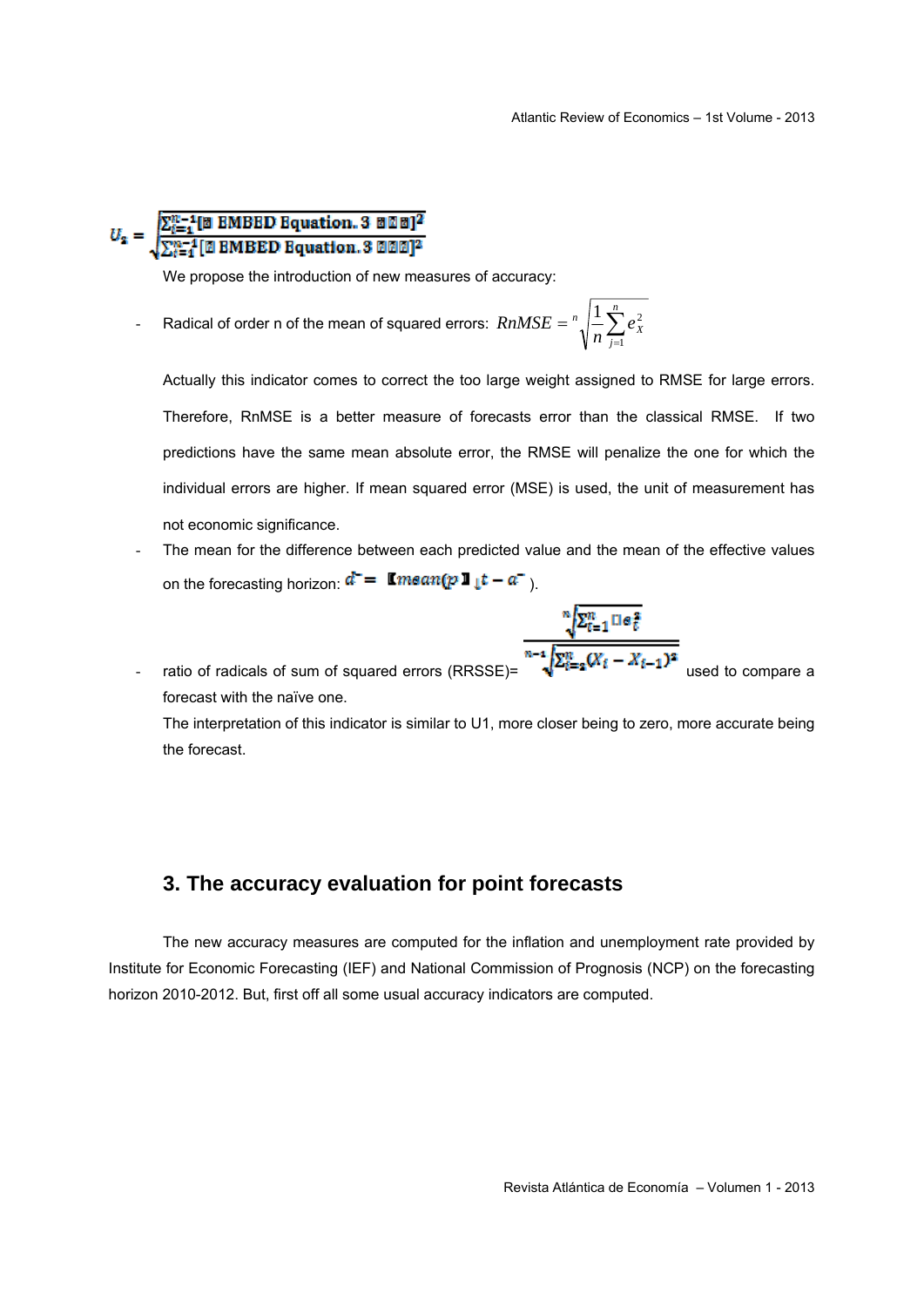|                    |                     |                   | NCP- inflation | NCP-         |
|--------------------|---------------------|-------------------|----------------|--------------|
|                    |                     |                   | rate           | unemployment |
|                    |                     | IEF- unemployment |                | rate         |
| Accuracy indicator | IEF- inflation rate | rate              |                |              |
|                    | 0.8700              | $-0.4000$         | $-0.1558$      | $-0.9270$    |
| ME                 |                     |                   |                |              |
| <b>MAE</b>         | 0.9250              | 1.4000            | 0.5043         | 1.1770       |
|                    |                     |                   |                |              |
| <b>RMSE</b>        | 1.1673              | 1.5732            | 0.6289         | 1.3020       |
|                    |                     |                   |                |              |
| U1                 | 0.1194              | 0.0669            | 0.1308         | 0.1023       |
|                    |                     |                   |                |              |
| U <sub>2</sub>     | 1.0082              | 1.6005            | 0.8714         | 1.2268       |
|                    |                     |                   |                |              |

## **Table 1: Classical measures of accuracy for the forecasts made by IEF and NCP for inflation and unemployment rate**

*Author's computations using Excel* 

According to U1 indicator IEF unemployment forecasts are the most accurate, while the other indicators (ME, MAE and RMSE) have the lowest values for NCP inflation forecasts. These predictions are also better than the naive ones. The IEF inflation estimations are followed by those of NCP unemployment rate, IEF inflation and NCP inflation.

## **Table 2: The new measures of accuracy for the forecasts made by IEF and NCP for inflation and unemployment rate**

|                    |                     |                           | NCP- inflation | NCP-                 |
|--------------------|---------------------|---------------------------|----------------|----------------------|
| Accuracy indicator | IEF- inflation rate | IEF- unemployment<br>rate | rate           | unemployment<br>rate |
| <b>RnMSE</b>       | 0.8079              | 1.2697                    | 1.1242         | 1.4470               |
| d                  | 0.2043              | 0.9693                    | $-0.7967$      | 0.2333               |
| <b>RRSSE</b>       | 0.5867              | 0.7166                    | 0.8164         | 0.8167               |

*Author's computations using Excel*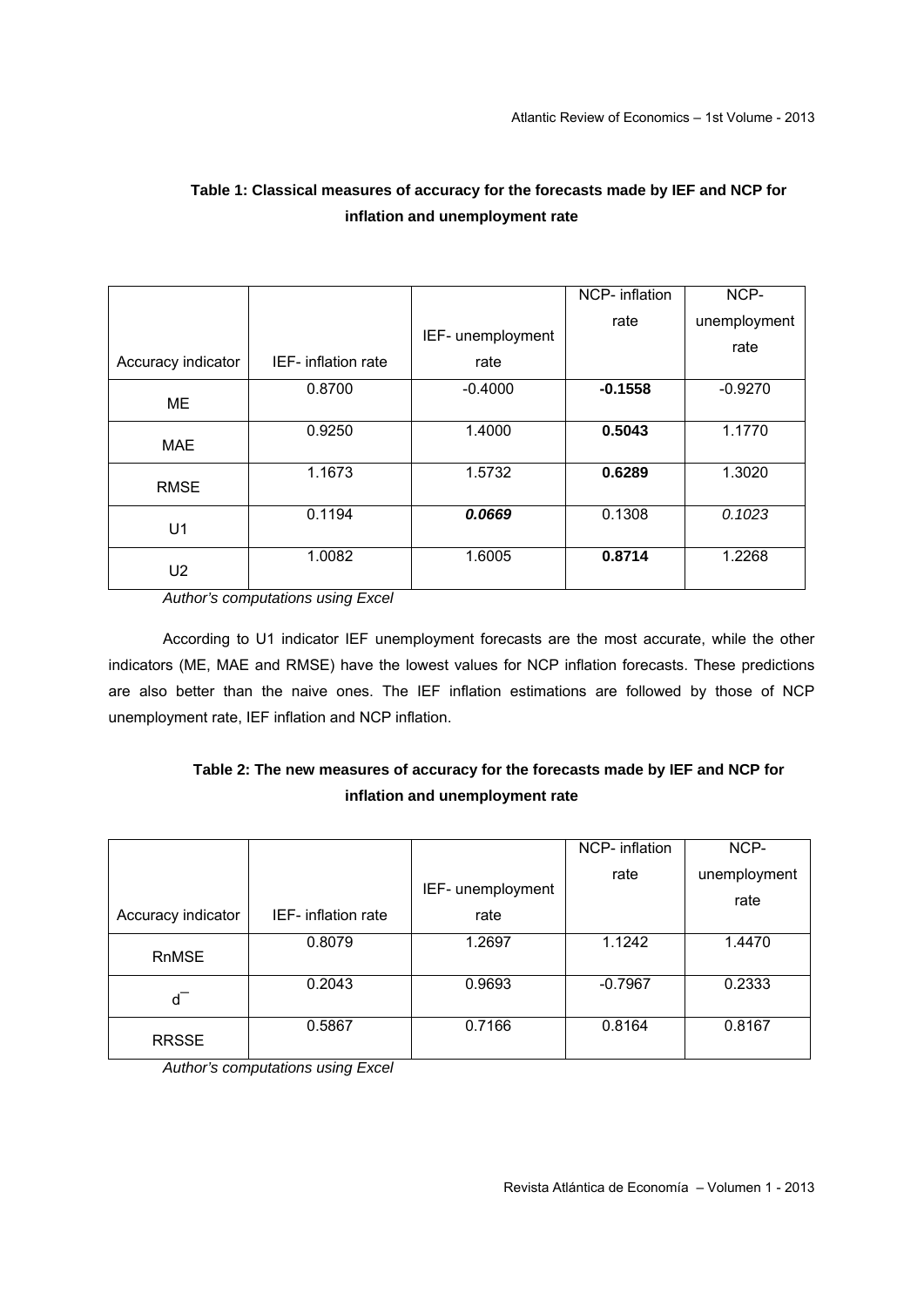According to the new accuracy measures, the best forecasts are provided by IEF for the inflation rate, the difference between the mean of registered values and that of the predictions being only of - 0.2043. The same value in absolute terms for the mean of the deviation of each predicted value from the average of the effective values supports the persistence of the overestimation of the average. The hierarchy of the predictions regarding the accuracy is evaluated using the RRSSE indicator and it is same as that provided by the evaluation of U1 statistic of Theil: forecasts of IEF for inflation rate, IEF predictions for unemployment rate, NCP forecasts for inflation, respectively for unemployment. The hierarchy is different from that resulted applying U1 or the other classical measures of accuracy.

The Hodrick–Prescott (HP) filter is very used in macroeconomics to extract the trend of the data series and separate the cyclical component of the time series. According to Hodrick and Prescott (1997), filtered data are more sensitive to long-run changes.

Holt-Winters Simple exponential smoothing technique is used by Bratu (Simionescu) (2013) for data set with linear trend and without any seasonal component.

The U2 statistic can be modified in order to make the comparisons with other forecasts:

- The filtered naïve forecasts;
- The smoothed naïve forecasts:
- The values of the new forecasts.

The filtered forecasts are gotten using Hodrick-Prescott and the smoothed naïve forecasts are obtained using Holt-Winters technique. The formula for the new U2 is:

$$
U_2^* = \sqrt{\sum_{i=1}^{n-1} [\boxtimes \text{ MBED Equation. 3 } \boxtimes \boxtimes \boxtimes]^2}
$$

$$
\sqrt{\sum_{i=1}^{n-1} [\boxtimes \text{ MBED Equation. 3 } \boxtimes \boxtimes \boxtimes]^2}
$$

a\*- filtered actual (effective/real) values

$$
U_2^{**} = \sqrt{\sum_{i=1}^{n-1} [\mathbb{Z} \text{ IMBED Equation.3 BDE}]^2}
$$

$$
\sqrt{\sum_{i=1}^{n-1} [\mathbb{Z} \text{ IMBED Equation.3 BDE}]^2}
$$

a\*\*- smoothed actual (effective/real) values

In this study it is utilized a model based on a random value that is generated using resample technique.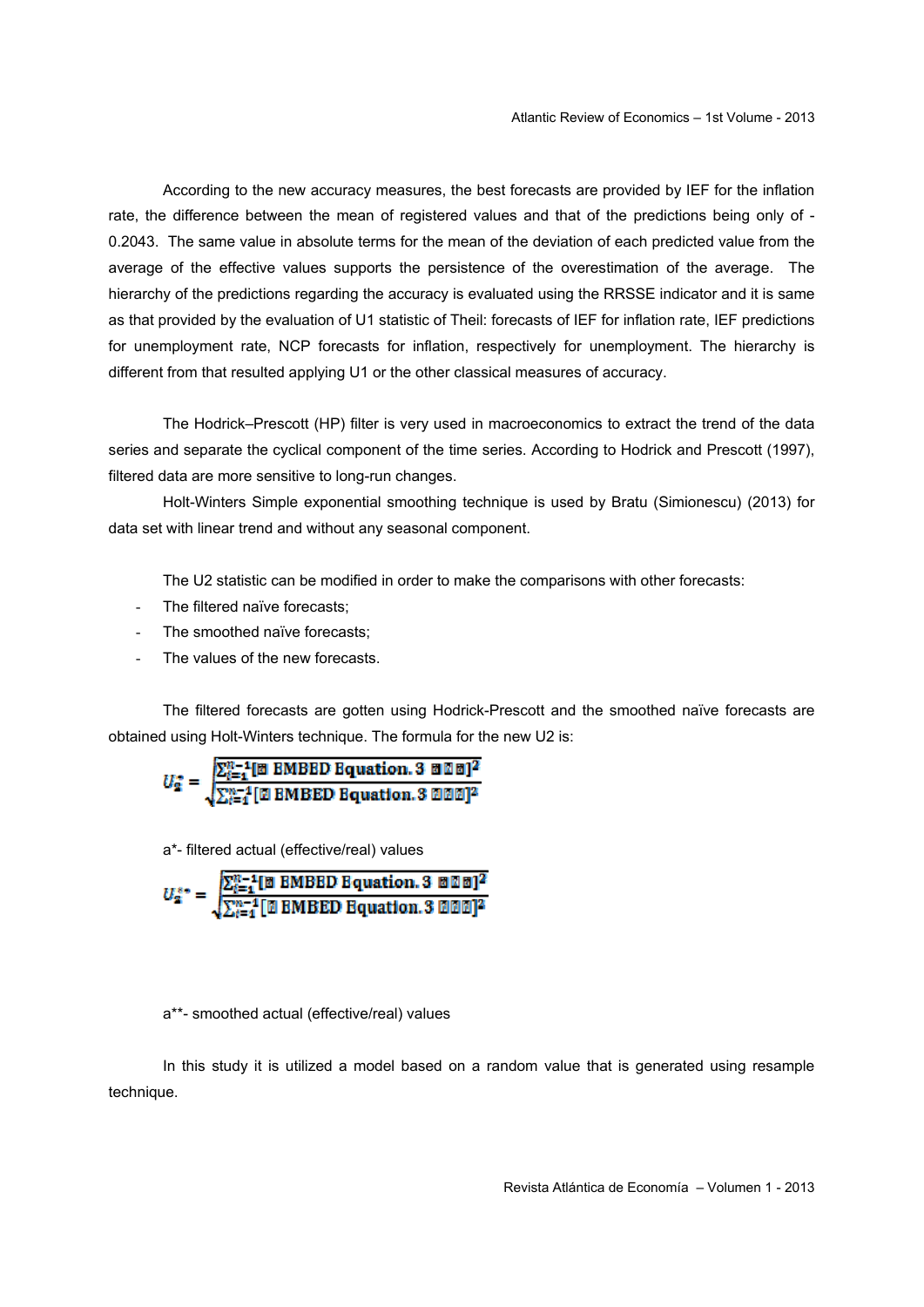Supposing that the past values of an indicator and the forecasts provided by a certain institutions are known, the future values are determined using the following model:

New prediction= forecast provided by an institution + random value (M1)

a\*\*- new forecasts based on the proposed model

$$
U_2^{***} = \sqrt{\frac{\sum_{l=1}^{n-1} [\boxtimes \text{IMBED Equation. 3 } \boxtimes \boxtimes \boxtimes]^2}{\sum_{l=1}^{n-1} [\boxtimes \text{IMBED Equation. 3 } \boxtimes \boxtimes \boxtimes]^2}}
$$

The transformed U2 statistic is computed for the new forecasts of reference. The values of modified U2 are displayed in the following table, the indicators being denoted U2\*, U2\*\* and U3\*\*\*.

These accuracy measures were introduced to make comparisons with other forecasts instead of naïve predictions. Usually, a type of prediction that proved to be more accurate in the past is chosen as benchmark. In our case, the reference predictions are some values which proved to be quite good approximations of the reality in the past.

#### **Table 3: The U2 transformed statistic for the forecasts made by IEF and NCP for inflation and unemployment rate**

| Forecasts                 | $112*$ | $112**$ | $U2***$ |
|---------------------------|--------|---------|---------|
| <b>IEF</b> inflation rate | 0.6773 | 0.8230  | 0.6773  |
| IEF unemployment rate     | 0.6347 | 0.8829  | 0.6347  |
| NCP inflation rate        | 1.0752 | 1.3064  | 1.3064  |
| NCP unemployment rate     | 0.8935 | 1.2431  | 1.2431  |

*Source: Author's computations using Excel* 

U2\* statistic values show that, excepting the NCP inflation rate, all the other predictions are better than the filtered naïve forecasts based on Hodrick-Prescott filter. The indicators forecasted by IEF are more accurate than the smoothed naïve ones in Holt-Winters variant and even than the forecasts resulted from the proposed model. For NCP predictions the situation is exactly the opposite.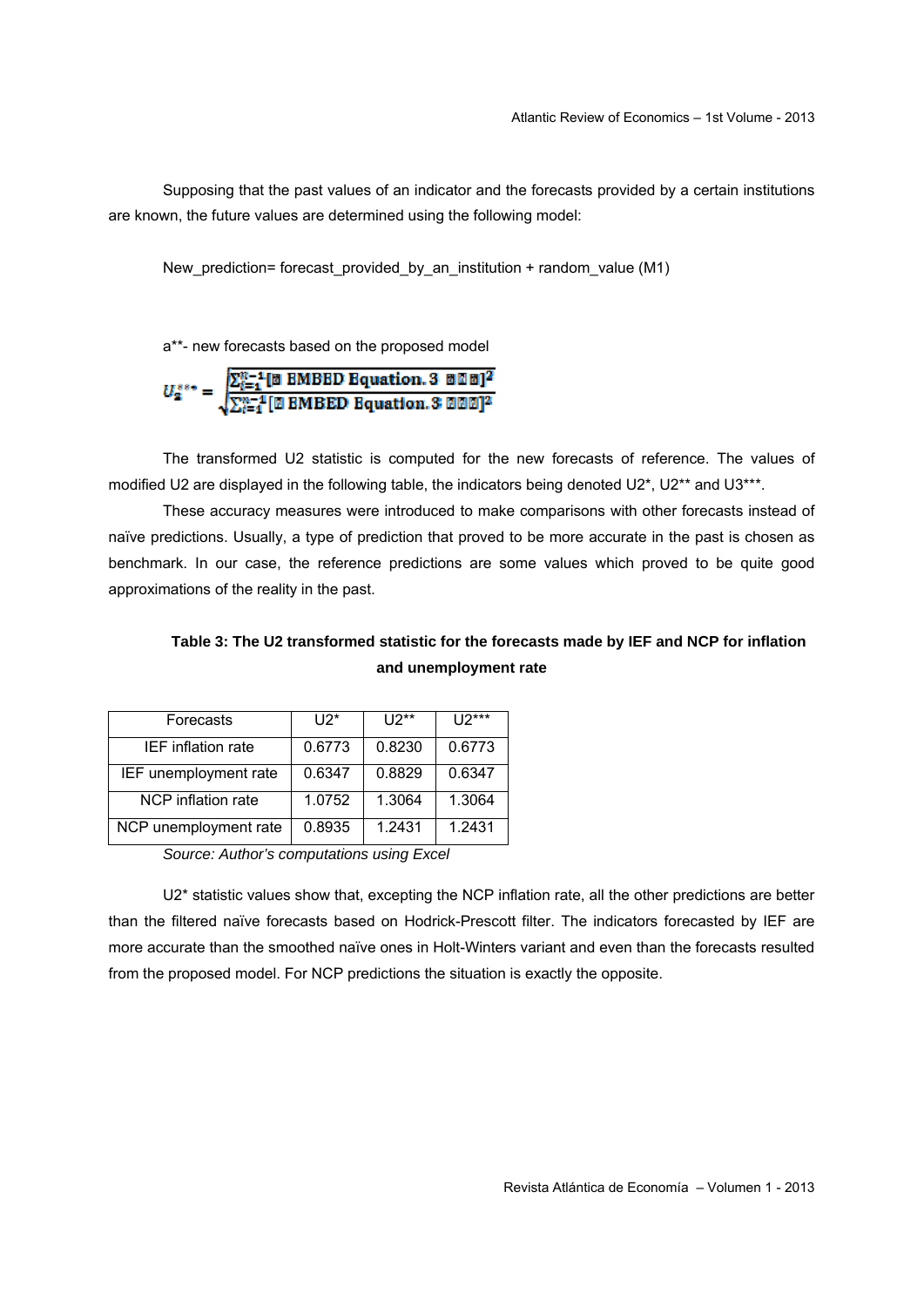#### **4. The accuracy evaluation for forecast intervals**

In this article some methods to construct the forecast intervals for inflation rate average forecasts are proposed. The forecasts average for the inflation rates of the specific sample is denoted by  $\overline{unfl.}$  The inflation rate forecast at time t is  $mfl_t$ , while n is the number of forecasts.

Firstly, to construct the forecasts intervals we take into account the predictions provided by NCP in the pessimistic and optimistic versions and those of IEF for main, respectively desirable scenario.

The samples of forecasts have low volume, so the t-Student distribution is used. The average of all the predictions that were proposed by forecasters is computed and the standard deviation corrected with the number of forecasts will be utilized in constructing new forecast intervals:

$$
\overline{unfl}(t) = \frac{t_{\alpha, n-1} \cdot \frac{s_t}{\sqrt{n}}}{s_t - \text{standard deviation of the forecasts}}
$$
\n
$$
s_t = \sqrt{\frac{\sum_{t=1}^n \left(\ln f l_t - \overline{unfl}_t\right)^2}{n-1}}
$$

The level of significance is 0.05 and the confidence level is 0.95. This interval is proposed instead of classical one, because a correction is necessary for the small sample of forecasts. In order to get an unbiased estimator for the forecasts variance, the number of degrees of freedom is used instead of "n" as denominator. Other forecasts intervals are constructed using the RMSE of the previous year, where the RMSE is computed differently as the root mean squared of differences between each prediction of a year made by a certain institution and the real value of the indicator.

 $\overline{unfl}(t)$ -  $t_{\alpha,n-1}$  -  $RMSE_t$  <forecasts <  $\overline{unfl}(t)$  +  $t_{\alpha,n-1}$  -  $RMSE_t$ 

A resampling technique is applied to build forecasts intervals and it consists in replicating the sample of predictions a huge number of times. Basically, a proxy population is made starting only from a sample. This is actually an artificial population.

The bias-corrected-accelerated interval (BCA) is a complex bootstrap technique used to construct confidence intervals. In this case, Davison and Hinkley (1997) showed that estimates for bias and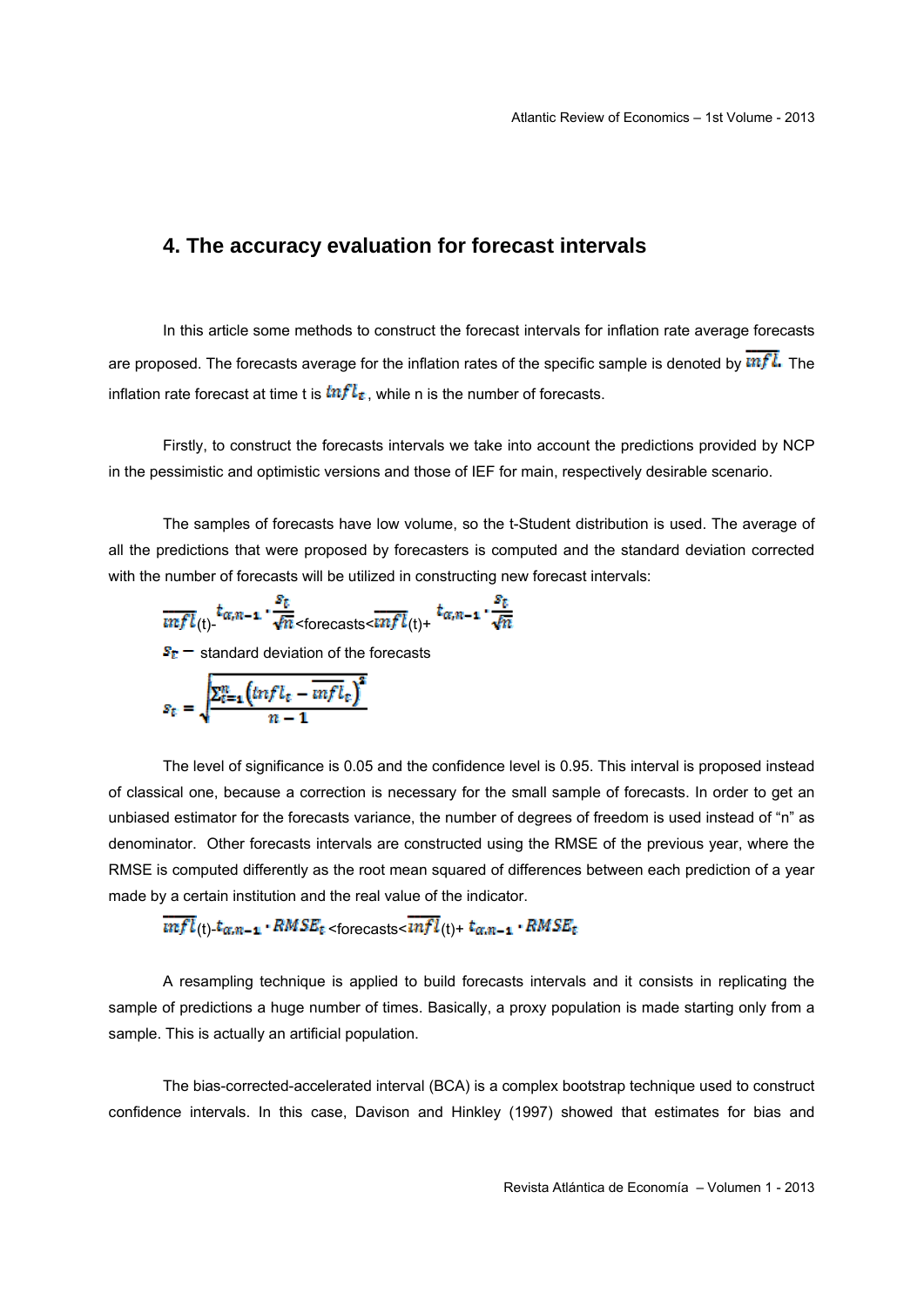acceleration are provided using the initial sample and the bootstrap samples. One accuracy measure for forecast intervals could be the number of intervals in which the real value is placed.

| Table 4: Forecasts intervals for unemployment rate on the forecasting horizon 2001-2012 |  |
|-----------------------------------------------------------------------------------------|--|
|-----------------------------------------------------------------------------------------|--|

| Year |                       | Forecasts intervals based on: |            |             |                    |             |
|------|-----------------------|-------------------------------|------------|-------------|--------------------|-------------|
|      | Bootstrap             | <b>BCA</b> bootstrap          | Previous   | Forecasts'  | <b>Real values</b> | Historical  |
|      | technique             | method                        | registered | standard    |                    | <b>RMSE</b> |
|      |                       |                               | value      | deviation   |                    |             |
| 2001 | $8.11 - 9.9$          | 8.1895-9.9                    | $5.775 -$  | 8.547-9.514 | 8.8                | $7.416 -$   |
|      |                       |                               | 9.850      |             |                    | 10.672      |
| 2002 | $7.3 - 9.2$           | 7.375-9.2                     | $6.315 -$  | 7.841-8.808 | 8.4                | 6.65-9.99   |
|      |                       |                               | 9.285      |             |                    |             |
| 2003 | $6.55 - 8.9$          | $6.725 - 8.9$                 | 4.999-     | 7.212-8.412 | 7.4                | 5.733-9.891 |
|      |                       |                               | 10.541     |             |                    |             |
| 2004 | $6.8 - 8.6$           | $6.9 - 8.25$                  | 4.663-     | 7.354-8.245 | 6.3                | 6.256-9.343 |
|      |                       |                               | 9.922      |             |                    |             |
| 2005 | $6.37 - 8.4$          | $6.37 -$                      | $1.855 -$  | 7.313-8.226 | 5.9                | 6.188-9.351 |
|      |                       | 8.2775                        | 12.225     |             |                    |             |
| 2006 | $5.92 - 7.8$          | 5.92-7.7625                   | $2.575 -$  | 6.563-7.728 | $\overline{4}$     | 5.782-8.802 |
|      |                       |                               | 10.99      |             |                    |             |
| 2007 | $\overline{5.54-7.6}$ | 5.54-6.38                     | $3.832 -$  | 6.563-7.728 | 4.4                | 5.389-8.69  |
|      |                       |                               | 10.418     |             |                    |             |
| 2008 | $5.14 - 7.4$          | $5.14 -$                      | 3.799-     | 6.26-7.304  | 5.8                | 4.973-8.591 |
|      |                       | 7.3475                        | 9.166      |             |                    |             |
| 2009 | $4.71 - 8.4$          | 4.71-8.0475                   | $6.534 -$  | 6.297-7.952 | 7.5                | 4.259-9.99  |
|      |                       |                               | 8.015      |             |                    |             |
| 2010 | $4.3 - 7.4$           | 4.9325-7.4                    | $5.775-$   | 5.778-7.185 | 6.9                | 4.048-8.916 |
|      |                       |                               | 9.850      |             |                    |             |
| 2011 | $6.89 - 7.5$          | 6.89-7.427                    | $6.315 -$  | 7.136-7.412 | 5.3                | 6.795-7.753 |
|      |                       |                               | 9.285      |             |                    |             |
| 2012 | $5.2 - 6.7$           | 5.2-6.625                     | 4.999-     | 8.547-9.514 | 8.8                | 4.555-7.269 |
|      |                       |                               | 10.541     |             |                    |             |

*Source: Own computations using Excel*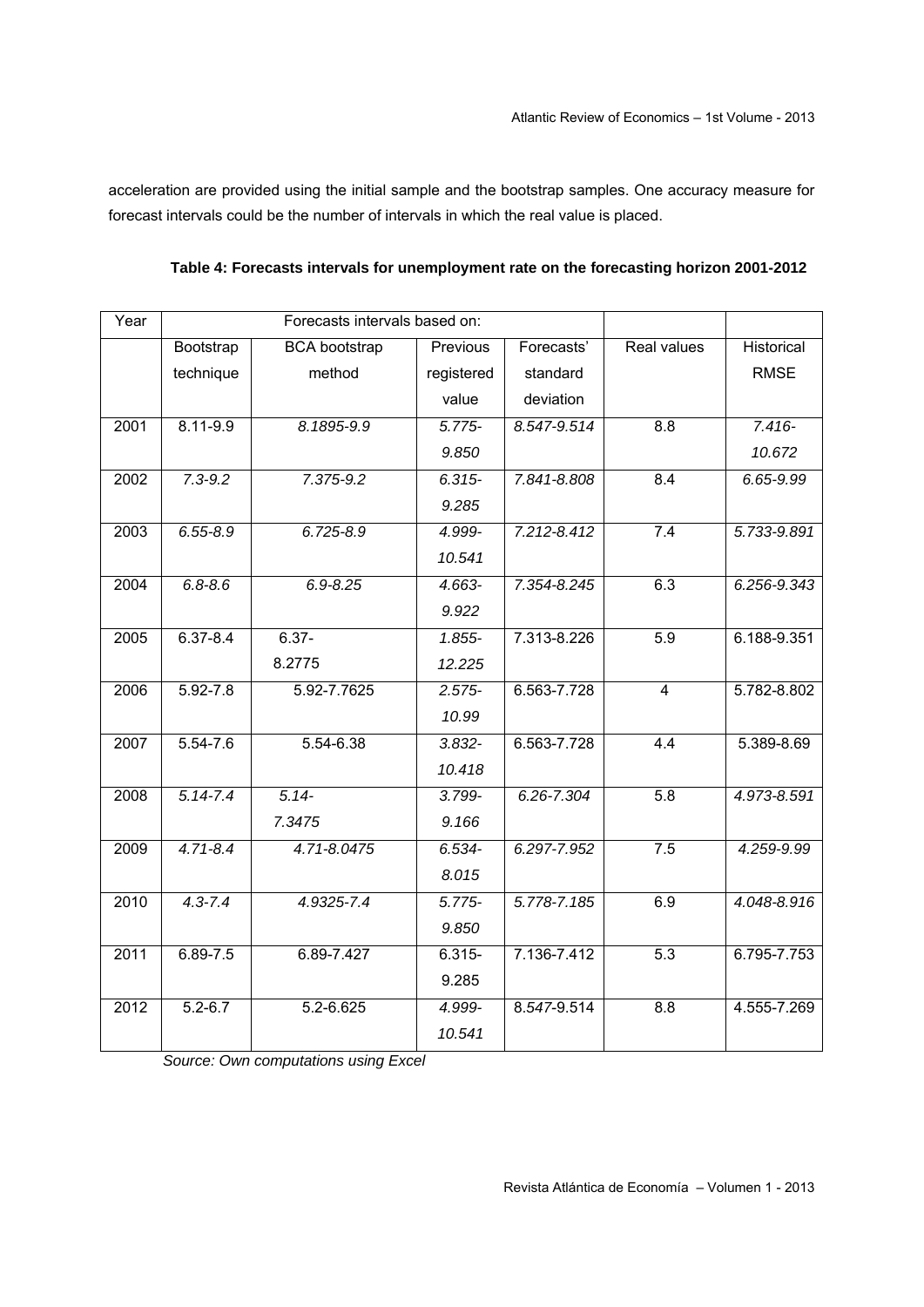6 out of 11 values of the unemployment rate are placed in the bootstrap intervals and in the historical RMSE intervals, 7 in the BCA bootstrap intervals and respectively in the intervals based on the standard deviation. The most values (10 out of 11) are located in the intervals based on the previous registered value.

Other measures of accuracy for forecast intervals can be computed. The differences between the realization for a specific year and the lower limit of each interval or the upper one or the interval centre could be considered as suitable measures of predictions accuracy. A lower difference implies a better forecast interval.

d1= realization - lower limit d2= realization - upper limit d3= realization - centre

Starting from these deviations we can compute their average or their absolute average on the forecasting horizon.

| Year |             | Forecasts intervals based on: |                |               |             |                   |
|------|-------------|-------------------------------|----------------|---------------|-------------|-------------------|
|      | Bootstrap   | <b>BCA</b> bootstrap          | Previous       | Forecasts'    | Real values | <b>Historical</b> |
|      | technique   | method                        | registered     | standard      |             | <b>RMSE</b>       |
|      |             |                               | value          | deviation     |             |                   |
| 2001 | 33.8-37.2   | 33.8-36.35                    |                | 33.832-       | 34.5        | 32.158-38.341     |
|      |             |                               | $-16.7 - 87.2$ | 36.667        |             |                   |
| 2002 | $26 - 28.3$ | 26-27.85                      | 14.36-         | 25.995-       | 22.5        | 23.752-30.097     |
|      |             |                               | 39.48          | 27.854        |             |                   |
| 2003 | $17 - 19$   | 17-18.825                     | $11.32 -$      | 17.549-19.1   | 15.3        | 9.716-26.933      |
|      |             |                               | 25.32          |               |             |                   |
| 2004 | 11.9-14.8   | 12.3525-14.4                  | $10.3 -$       | 12.594-       | 11.9        | 7.650-19.554      |
|      |             |                               | 16.89          | 14.61         |             |                   |
| 2005 | $9 - 13.74$ | 9-12.6075                     | $5.92 -$       | $8.315 -$     | 9           | 6.427-14.047      |
|      |             |                               | 14.54          | 12.159        |             |                   |
| 2006 | $7 - 8.6$   | $7 - 8.2$                     | $5.25 -$       | 7.02-8374     | 6.56        | 3.191-12.203      |
|      |             |                               | 10.13          |               |             |                   |
| 2007 | $5 - 8.14$  | 5-7.535                       | $3.58 - 8.34$  | 4.713-7.216   | 4.84        | 3.415-8.514       |
| 2008 | $3.6 - 8.5$ | 3.6-7.275                     | $1.657 -$      | $3.715 - 8.2$ | 7.85        | 2.668-9.251       |

#### **Table 5: Forecasts intervals for inflation rate (2001-2012)**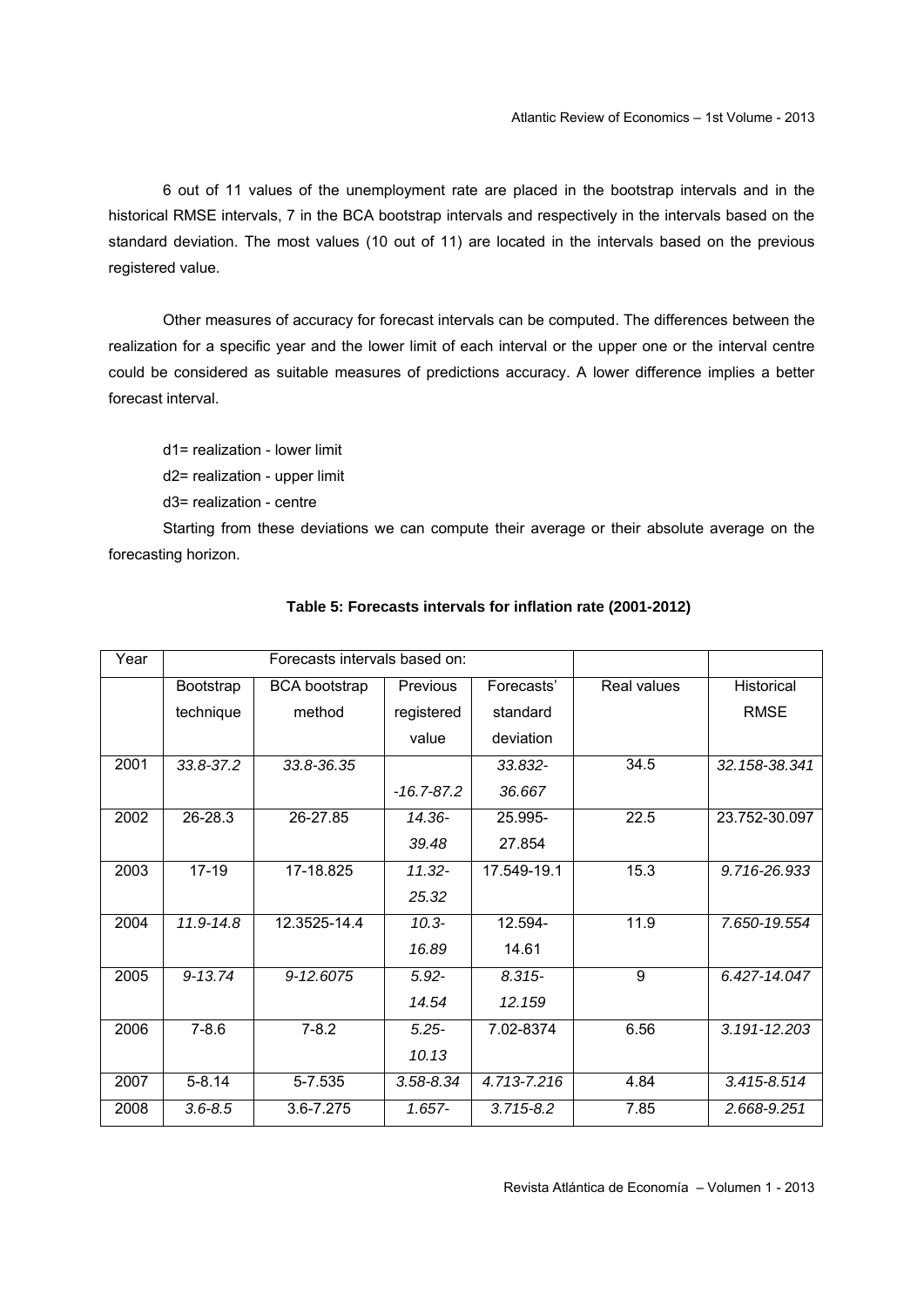|      |              |                | 10.262    |                 |      |                  |
|------|--------------|----------------|-----------|-----------------|------|------------------|
| 2009 | $4.5 - 8.25$ | 4.5-7.3125     | $1.386 -$ | 4.257-7.167     | 5.59 | $-0.035 - 11.46$ |
|      |              |                | 10.038    |                 |      |                  |
| 2010 | $6.2 - 8.29$ | 6.2-7.8175     | $4.347 -$ | 5.936-7.608     | 6.09 | 3.852-9.692      |
|      |              |                | 9.197     |                 |      |                  |
| 2011 | $3.8 - 9.11$ | $3.8 - 7.7825$ | $1.721 -$ | $3.385 - 7.521$ | 5.8  | 3.338-7.568      |
|      |              |                | 9.184     |                 |      |                  |
| 2012 | 4.9-8.77     | 5.05-8.0775    | $3.57 -$  | 4.725-7.659     | 3.6  | 2.004-10.38      |
|      |              |                | 8.814     |                 |      |                  |

*Source: Own computations using Excel* 

Only 5 of the forecast intervals based on bootstrap method include the real values of inflation rate and 3 of those based on BCA bootstrap technique are suitable. 7 out of 11 forecast intervals based on standard deviation contain the inflation rate values. All the intervals constructed using the inflation rate of the previous year include the realizations of inflation. Excepting the interval from 2002, all the others built using the previous RMSE include the real values. The new accuracy measures are shown in **Appendix 1** for the inflation rate predictions and in **Appendix 2** for unemployment rate.

For the forecast intervals of inflation rate based on bootstrap technique, the lowest value is registered by d2, but when absolute values of deviation are taken into account d2 is the highest.

BCA bootstrap method gave the best results for d1 (0.069), the lowest value for all methods. In average, the deviation between the realization and the inferior limit is 0.069% while the one between the realization and the intervals' centres is around 1.23%.

d3 registered the lowest value compared to d1 and d2 when the method applied is based on the previous registered value.

If the forecast intervals are based on standard deviation, d1 registers again the best value. It maintains to be the minimum even if the absolute values of the deviations are computed.

According to the values of d1, d2 and d3 and the corresponding values for absolute deviations, the BCA bootstrap technique provided the best intervals for inflation rate.

A negative value but better than d1 and d2 is registered when the historical RMSE is utilized.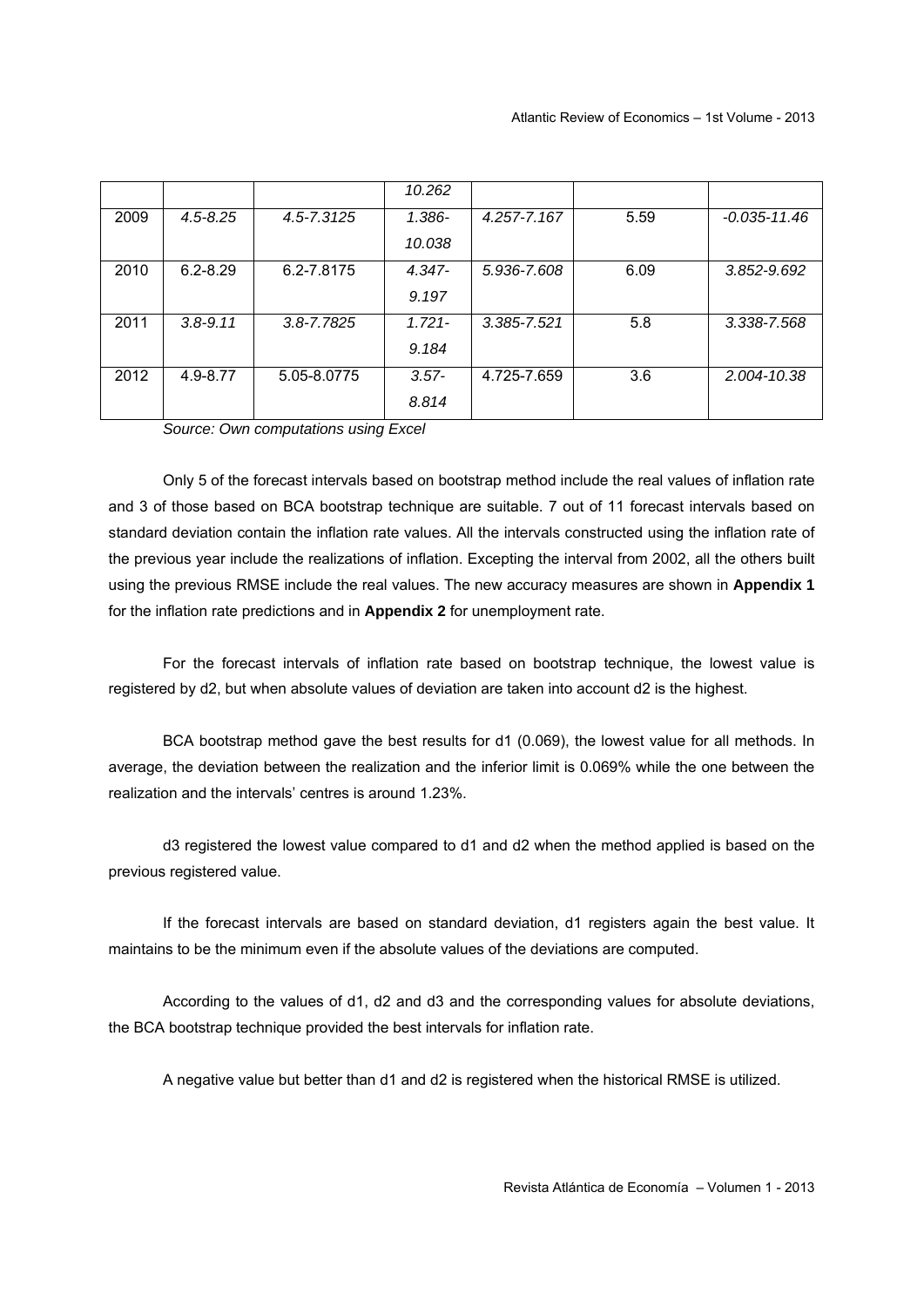For unemployment rate forecast intervals the better value is registered for d3 when BCA bootstrap method is applied. d1 is a good measure of accuracy for this method. d2 has the lowest value for intervals based on bootstrap method.

So, the new accuracy measures recommend the forecast intervals based on BCA bootstrap technique for inflation (d1) and for unemployment rate (d3).

#### **5. Conclusions**

This research enlarges the perspective of measuring the forecasts accuracy, by proposing some new measures for point forecasts and also for forecast intervals. The proposed measures draw attention about different results that may be registered when more predictions are compared. U1 Theil's statistic and the new indicator (ratio of radicals of sum of squared errors) gave different results regarding the hierarchy of forecasts. However, the indicators showed the same forecast as the most accurate. Therefore, the new measure could be used to identify the most accurate forecast. Our indicator reduces the too large weight assigned to large errors.

The BCA bootstrap techniques gave the best results from same accuracy measures of the prediction intervals for Romanian inflation and unemployment. The measures of accuracy proposed for forecast intervals are a novelty in this field.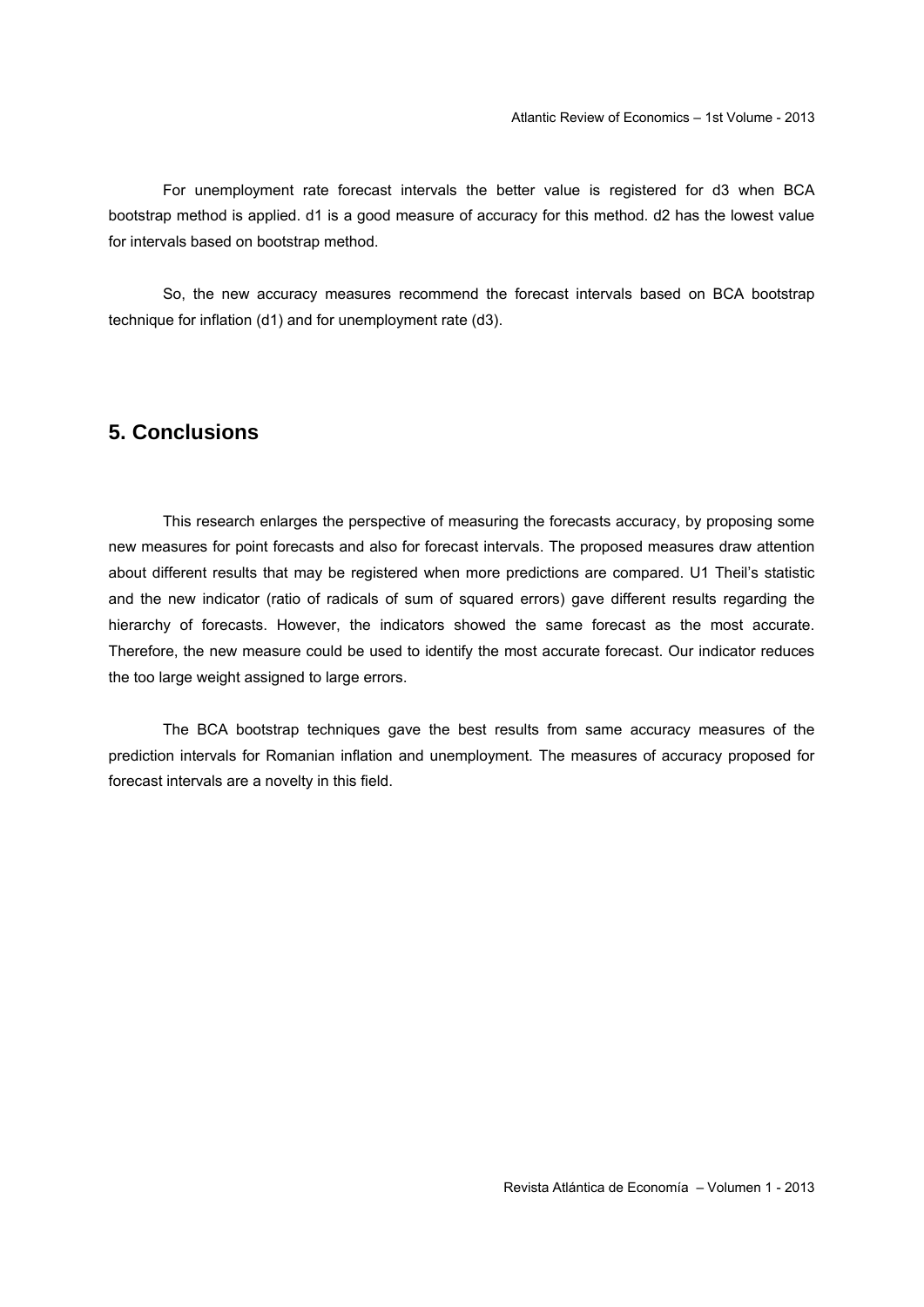#### APPENDIX 1

|         | Forecasts based on BCA bootstrap technique                    |           |           |                  |          |          |  |
|---------|---------------------------------------------------------------|-----------|-----------|------------------|----------|----------|--|
|         | Accuracy measures                                             |           |           |                  |          |          |  |
| Year    | d2<br>d <sub>1</sub><br>d <sub>3</sub><br> d2 <br> d3 <br> d1 |           |           |                  |          |          |  |
| 2001    | 0.7                                                           | $-1.85$   | $-0.575$  | 0.7              | 1.85     | 0.575    |  |
| 2002    | $-3.5$                                                        | $-5.35$   | $-4.425$  | 3.5              | 5.35     | 4.425    |  |
| 2003    | $-1.7$                                                        | $-3.525$  | $-2.6125$ | $\overline{1.7}$ | 3.525    | 2.6125   |  |
| 2004    | 0                                                             | $-2.5$    | $-1.25$   | 0                | 2.5      | 1.25     |  |
|         |                                                               |           |           |                  |          |          |  |
| 2005    | 0                                                             | $-3.6075$ | 1.80375   | 0                | 3.6075   | 1.80375  |  |
| 2006    | $-0.44$                                                       | $-1.64$   | $-1.04$   | 0.44             | 1.64     | 1.04     |  |
| 2007    | $-0.16$                                                       | $-2.695$  | $-1.4275$ | 0.16             | 2.695    | 1.4275   |  |
| 2008    | 4.25                                                          | 0.575     | 2.4125    | 4.25             | 0.575    | 2.4125   |  |
|         |                                                               |           |           |                  |          |          |  |
| 2009    | 1.09                                                          | $-1.7225$ | 0.31625   | 1.09             | 1.7225   | 0.31625  |  |
|         |                                                               |           |           |                  |          |          |  |
| 2010    | $-0.11$                                                       | $-1.7275$ | 0.91875   | 0.11             | 1.7275   | 0.91875  |  |
| 2011    | $\overline{2}$                                                | $-1.9825$ | 0.00875   | $\overline{2}$   | 1.9825   | 0.00875  |  |
|         |                                                               |           |           |                  |          |          |  |
| 2012    | $-1.3$                                                        | $-4.4775$ | 2.88875   | 1.3              | 4.4775   | 2.88875  |  |
|         |                                                               |           |           |                  |          |          |  |
| average | 0.069167                                                      | 2.54188   | 1.23635   | 1.270833         | 2.637708 | 1.639896 |  |

#### **The new accuracy measures for forecast intervals of inflation**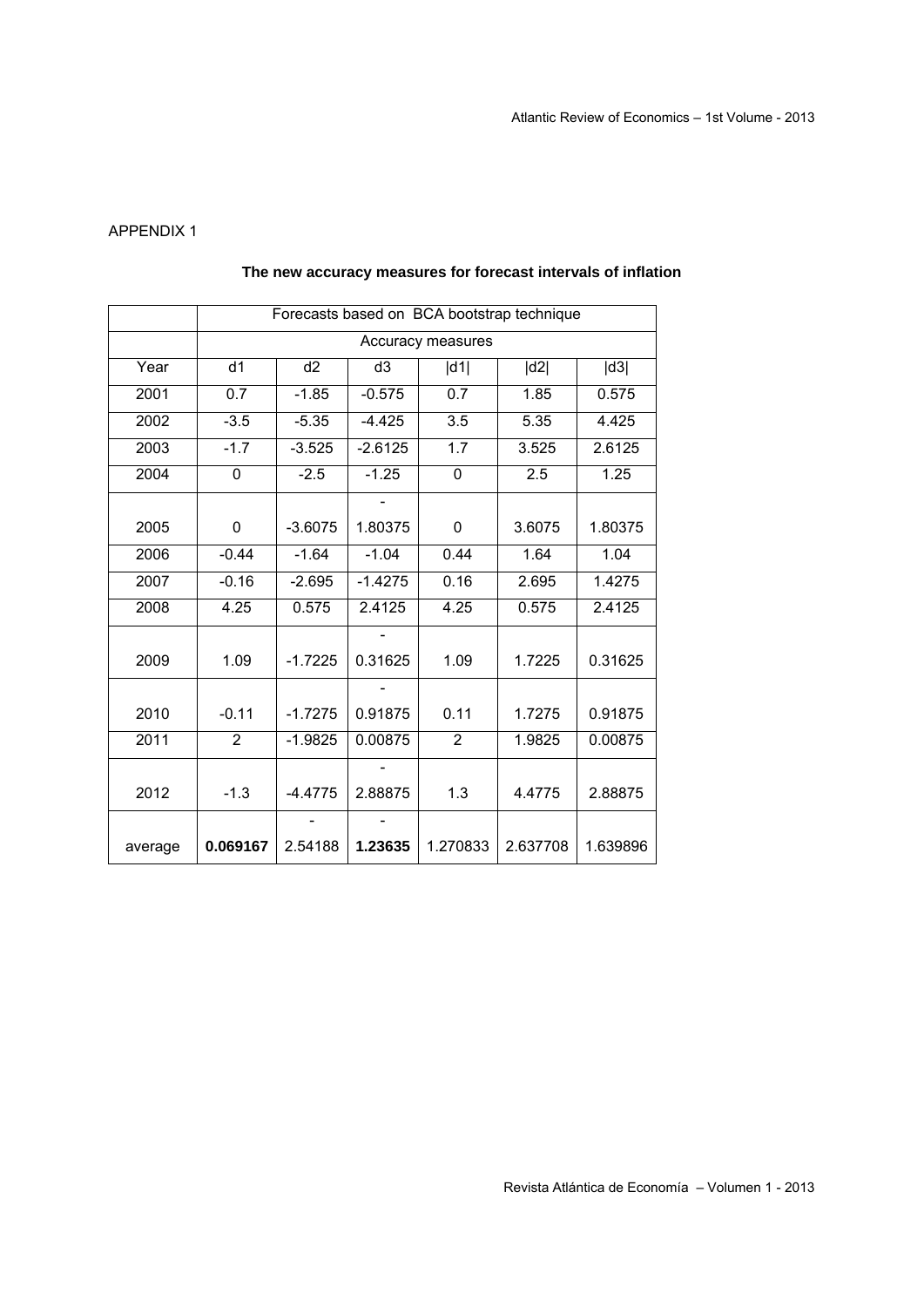#### APPENDIX 2

|             | Forecasts based on |                   |           |        |        |        |  |  |  |
|-------------|--------------------|-------------------|-----------|--------|--------|--------|--|--|--|
|             |                    | Accuracy measures |           |        |        |        |  |  |  |
| Average     | d1                 | d <sub>2</sub>    | d3        | d1     | d2     | d3     |  |  |  |
| Bootstrap   | 0.5558             | $-1.5250$         | $-0.4846$ | 1.4925 | 1.8750 | 1.3171 |  |  |  |
| method      |                    |                   |           |        |        |        |  |  |  |
| <b>BCA</b>  | 0.4673             | $-1.3348$         | $-0.4337$ | 1.4207 | 1.6973 | 1.2429 |  |  |  |
| bootstrap   |                    |                   |           |        |        |        |  |  |  |
| method      |                    |                   |           |        |        |        |  |  |  |
| Previous    | 1.8387             | $-3.3823$         | $-0.7718$ | 2.0078 | 3.3823 | 1.2457 |  |  |  |
| forecast    |                    |                   |           |        |        |        |  |  |  |
| value       |                    |                   |           |        |        |        |  |  |  |
| Forecasts'  | $-0.4926$          | $-1.5440$         | $-1.0183$ | 1.0889 | 1.5440 | 1.1632 |  |  |  |
| standard    |                    |                   |           |        |        |        |  |  |  |
| deviation   |                    |                   |           |        |        |        |  |  |  |
| Historical  | 0.9547             | $-2.4797$         | $-0.7625$ | 1.7137 | 2.7352 | 1.3896 |  |  |  |
| <b>RMSE</b> |                    |                   |           |        |        |        |  |  |  |

#### **The new accuracy measures for forecast intervals of unemployment rate**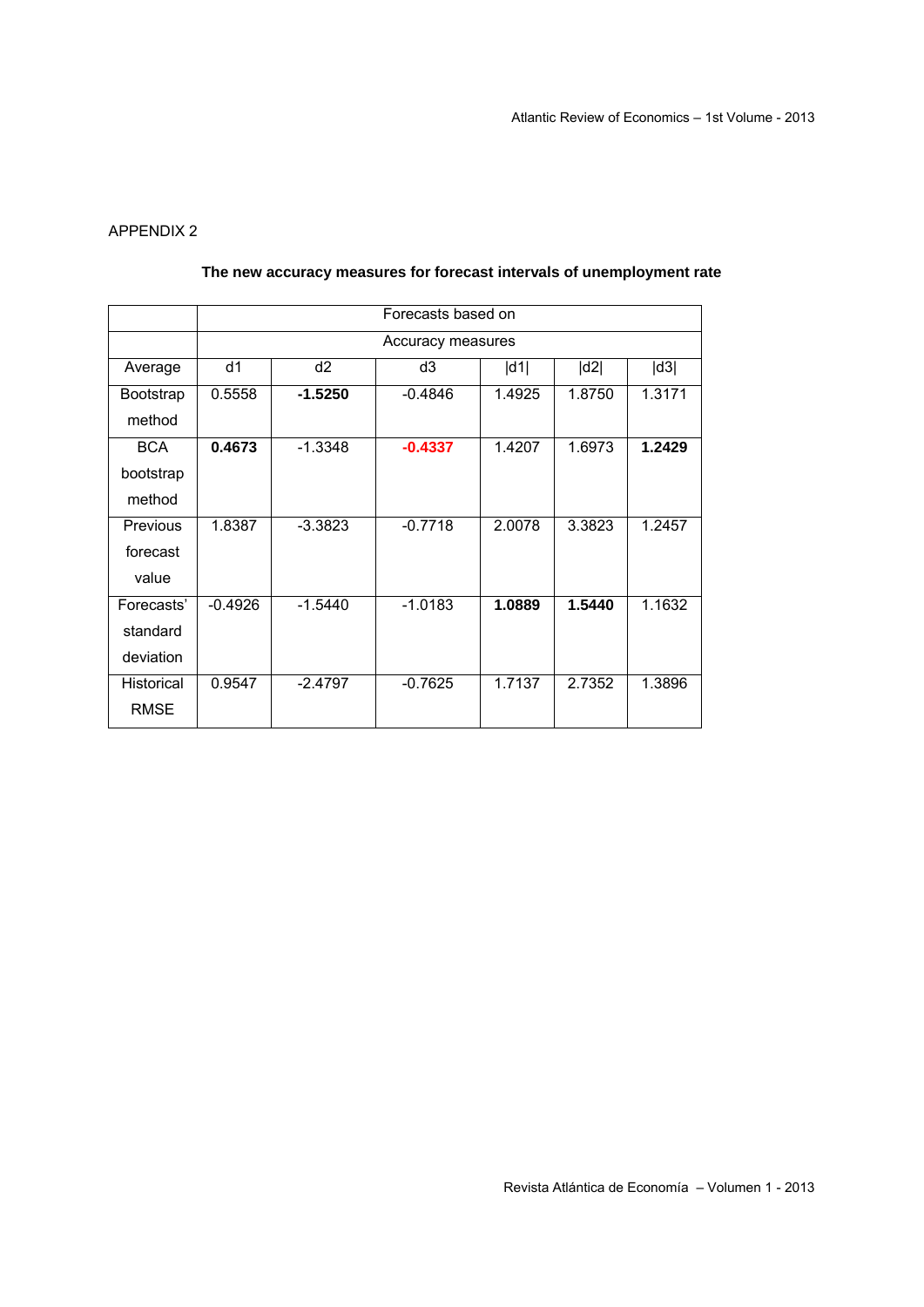#### **References**

Abreu, I. (2011), "International organizations' vs. private analysts' forecasts: an Evaluation", Retrieved from http://www.bportugal.pt/en-US/BdP%20Publications%20Research/wp201120.pdf

Bratu (Simionescu) Mihaela (2013), "Filters or Holt Winters technique to improve the forecasts for USA inflation rate ?", Acta Universitatis Danubius. Œconomica Vol 9, issue no. 1/2013

Bratu, M. (2012). "Strategies to Improve the Accuracy of Macroeconomic Forecasts in USA", LAP LAMBERT Academic Publishing

Davison A.C., Hinkley D.V. (1997), "Bootstrap methods and their applications", Cambridge University Press

Fildes R., Steckler H. (2000). "The State of Macroeconomic Forecasting". Lancaster University EC3/99, George Washington University, Center for Economic Research, *Discussion Paper No. 99-04*

Genrea V., Kenny G., Meylera A., Timmermann A. (2013), "Combining expert forecasts: Can anything beat the simple average?", *International Journal of Forecasting*, Volume 29, Issue 1, January–March 2013, p. 108–121.

Guégan Dominique, Ferrara Laurent and Rakotomarolahy Patrick (2010). "GDP nowcasting with raggededge data: a semi-parametric modeling," Journal of Forecasting, John Wiley & Sons, Ltd., vol. 29(1-2), pages 186-199. Working paper Centre d'Economie de la Sorbonne

Hodrick R. & Prescott E.C. (1997). "Postwar U.S. Business Cycles: An empirical investigation", *Journal of Money, Credit and Banking,* 1-16, p. 84-90.

Jinghui He, Bing Xu (2012) "Modeling and forecasting the textile price index using semi-nonparametric regression technique". *International Journal of Innovative Management Information & Production,* 3, 3.